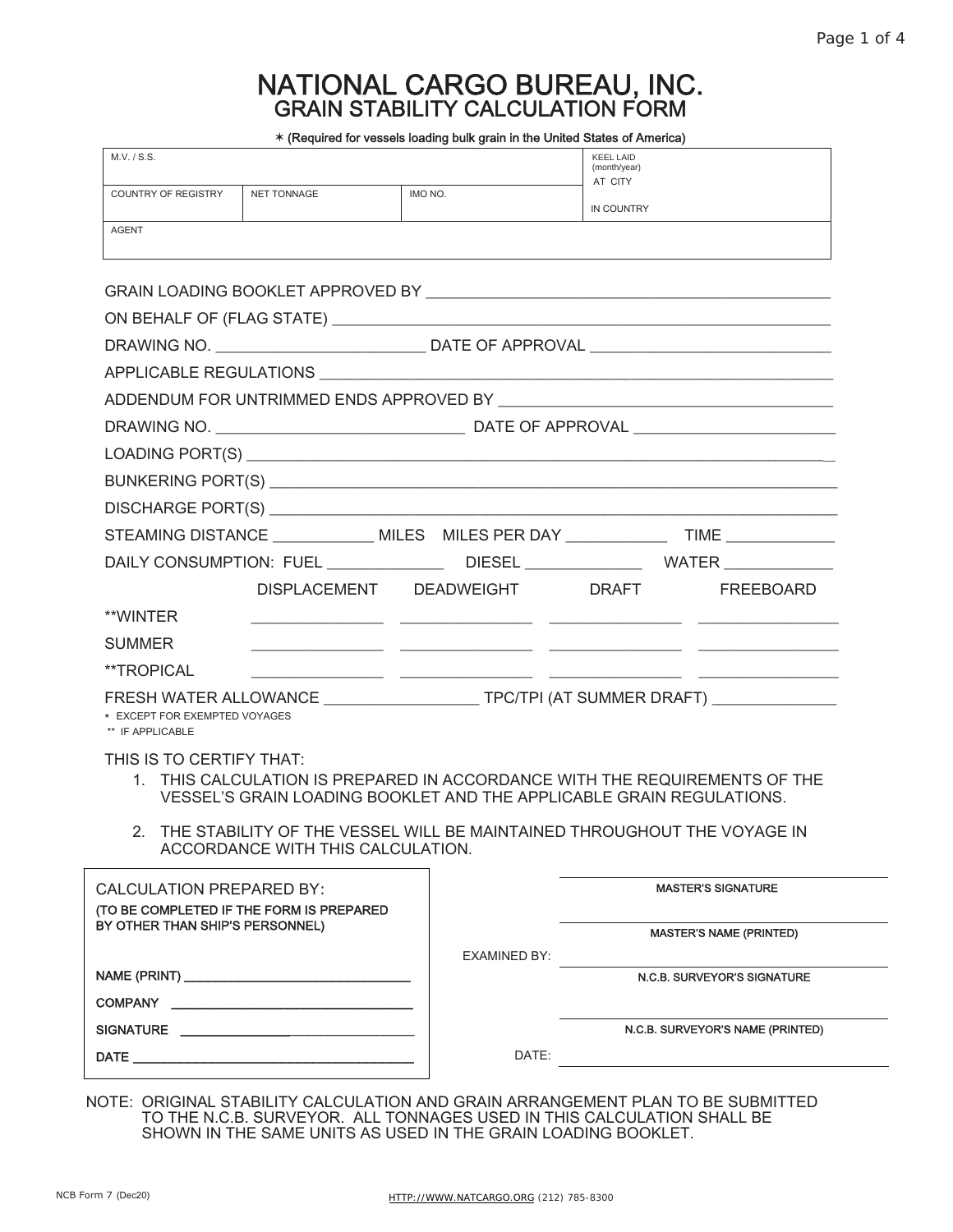### SHIP AND CARGO CALCULATION

| ٨ | я |  |  |
|---|---|--|--|
|   |   |  |  |

| S.F.<br><b>CARGO</b><br><b>GRAIN CUBICS (2)</b><br><b>MOMENT</b><br><b>WEIGHT</b><br>V.C.G.<br>COMPT.<br>S.F.<br>S.F.<br><b>DEN</b><br>(1)<br>(3)<br>(1)<br>(3)<br><b>TOTAL</b><br><b>USED</b><br>NO.<br>$M^3$<br>ET <sup>3</sup><br>MT<br>M <sup>3</sup><br><b>LT</b><br>MT<br>42<br>0.854<br>1.171<br>42.5<br>0.844<br>1.184<br>0.834<br>1.198<br>43<br>43.5<br>0.825<br>1.212<br>0.816<br>1.226<br>44<br>1.240<br>44.5<br>0.806<br>45<br>0.797<br>1.254<br>45.5<br>0.789<br>1.268<br>0.780<br>1.282<br>46<br>1.296<br>46.5<br>0.772<br>47<br>0.763<br>1.310<br>47.5<br>0.755<br>1.324<br>0.747<br>1.338<br>48<br>0.740<br>1.352<br>48.5<br>49<br>0.732<br>1.366<br>49.5<br>0.725<br>1.380<br>0.718<br>1.393<br>50<br>1.407<br>50.5<br>0.711<br>51<br>0.704<br>1.421<br>51.5<br>0.697<br>1.435<br>0.690<br>1.449<br>52<br>1.477<br>53<br>0.677<br>54<br>1.505<br>0.664<br>THIS CALCULATION IS<br>55<br>0.652<br>1.533<br><b>CARGO TOTALS</b><br>PREPARED IN:<br>56<br>1.561<br>0.641<br>LIGHT SHIP<br>57<br>1.589<br>0.629<br><b>METRIC UNITS</b><br>58<br>0.619<br>1.616<br>CONSTANT<br>59<br>0.608<br>1.644<br><b>ENGLISH UNITS</b><br>60<br>1.672<br>0.598<br>SHIP AND CARGO TOTALS<br>1.700<br>61<br>0.588 | TYPE OF GRAIN |  |  |  |  |  |  | $M^3/MT$ | FT <sub>3/LT</sub> |       |
|------------------------------------------------------------------------------------------------------------------------------------------------------------------------------------------------------------------------------------------------------------------------------------------------------------------------------------------------------------------------------------------------------------------------------------------------------------------------------------------------------------------------------------------------------------------------------------------------------------------------------------------------------------------------------------------------------------------------------------------------------------------------------------------------------------------------------------------------------------------------------------------------------------------------------------------------------------------------------------------------------------------------------------------------------------------------------------------------------------------------------------------------------------------------------------------------------------------|---------------|--|--|--|--|--|--|----------|--------------------|-------|
|                                                                                                                                                                                                                                                                                                                                                                                                                                                                                                                                                                                                                                                                                                                                                                                                                                                                                                                                                                                                                                                                                                                                                                                                                  |               |  |  |  |  |  |  |          |                    |       |
|                                                                                                                                                                                                                                                                                                                                                                                                                                                                                                                                                                                                                                                                                                                                                                                                                                                                                                                                                                                                                                                                                                                                                                                                                  |               |  |  |  |  |  |  |          |                    |       |
|                                                                                                                                                                                                                                                                                                                                                                                                                                                                                                                                                                                                                                                                                                                                                                                                                                                                                                                                                                                                                                                                                                                                                                                                                  |               |  |  |  |  |  |  |          |                    |       |
|                                                                                                                                                                                                                                                                                                                                                                                                                                                                                                                                                                                                                                                                                                                                                                                                                                                                                                                                                                                                                                                                                                                                                                                                                  |               |  |  |  |  |  |  |          |                    |       |
|                                                                                                                                                                                                                                                                                                                                                                                                                                                                                                                                                                                                                                                                                                                                                                                                                                                                                                                                                                                                                                                                                                                                                                                                                  |               |  |  |  |  |  |  |          |                    |       |
|                                                                                                                                                                                                                                                                                                                                                                                                                                                                                                                                                                                                                                                                                                                                                                                                                                                                                                                                                                                                                                                                                                                                                                                                                  |               |  |  |  |  |  |  |          |                    |       |
|                                                                                                                                                                                                                                                                                                                                                                                                                                                                                                                                                                                                                                                                                                                                                                                                                                                                                                                                                                                                                                                                                                                                                                                                                  |               |  |  |  |  |  |  |          |                    |       |
|                                                                                                                                                                                                                                                                                                                                                                                                                                                                                                                                                                                                                                                                                                                                                                                                                                                                                                                                                                                                                                                                                                                                                                                                                  |               |  |  |  |  |  |  |          |                    |       |
|                                                                                                                                                                                                                                                                                                                                                                                                                                                                                                                                                                                                                                                                                                                                                                                                                                                                                                                                                                                                                                                                                                                                                                                                                  |               |  |  |  |  |  |  |          |                    |       |
|                                                                                                                                                                                                                                                                                                                                                                                                                                                                                                                                                                                                                                                                                                                                                                                                                                                                                                                                                                                                                                                                                                                                                                                                                  |               |  |  |  |  |  |  |          |                    |       |
|                                                                                                                                                                                                                                                                                                                                                                                                                                                                                                                                                                                                                                                                                                                                                                                                                                                                                                                                                                                                                                                                                                                                                                                                                  |               |  |  |  |  |  |  |          |                    |       |
|                                                                                                                                                                                                                                                                                                                                                                                                                                                                                                                                                                                                                                                                                                                                                                                                                                                                                                                                                                                                                                                                                                                                                                                                                  |               |  |  |  |  |  |  |          |                    |       |
|                                                                                                                                                                                                                                                                                                                                                                                                                                                                                                                                                                                                                                                                                                                                                                                                                                                                                                                                                                                                                                                                                                                                                                                                                  |               |  |  |  |  |  |  |          |                    |       |
|                                                                                                                                                                                                                                                                                                                                                                                                                                                                                                                                                                                                                                                                                                                                                                                                                                                                                                                                                                                                                                                                                                                                                                                                                  |               |  |  |  |  |  |  |          |                    |       |
|                                                                                                                                                                                                                                                                                                                                                                                                                                                                                                                                                                                                                                                                                                                                                                                                                                                                                                                                                                                                                                                                                                                                                                                                                  |               |  |  |  |  |  |  |          |                    |       |
|                                                                                                                                                                                                                                                                                                                                                                                                                                                                                                                                                                                                                                                                                                                                                                                                                                                                                                                                                                                                                                                                                                                                                                                                                  |               |  |  |  |  |  |  |          |                    |       |
|                                                                                                                                                                                                                                                                                                                                                                                                                                                                                                                                                                                                                                                                                                                                                                                                                                                                                                                                                                                                                                                                                                                                                                                                                  |               |  |  |  |  |  |  |          |                    |       |
|                                                                                                                                                                                                                                                                                                                                                                                                                                                                                                                                                                                                                                                                                                                                                                                                                                                                                                                                                                                                                                                                                                                                                                                                                  |               |  |  |  |  |  |  |          |                    |       |
|                                                                                                                                                                                                                                                                                                                                                                                                                                                                                                                                                                                                                                                                                                                                                                                                                                                                                                                                                                                                                                                                                                                                                                                                                  |               |  |  |  |  |  |  |          |                    |       |
|                                                                                                                                                                                                                                                                                                                                                                                                                                                                                                                                                                                                                                                                                                                                                                                                                                                                                                                                                                                                                                                                                                                                                                                                                  |               |  |  |  |  |  |  |          |                    |       |
|                                                                                                                                                                                                                                                                                                                                                                                                                                                                                                                                                                                                                                                                                                                                                                                                                                                                                                                                                                                                                                                                                                                                                                                                                  |               |  |  |  |  |  |  |          |                    |       |
|                                                                                                                                                                                                                                                                                                                                                                                                                                                                                                                                                                                                                                                                                                                                                                                                                                                                                                                                                                                                                                                                                                                                                                                                                  |               |  |  |  |  |  |  |          |                    |       |
|                                                                                                                                                                                                                                                                                                                                                                                                                                                                                                                                                                                                                                                                                                                                                                                                                                                                                                                                                                                                                                                                                                                                                                                                                  |               |  |  |  |  |  |  |          |                    |       |
|                                                                                                                                                                                                                                                                                                                                                                                                                                                                                                                                                                                                                                                                                                                                                                                                                                                                                                                                                                                                                                                                                                                                                                                                                  |               |  |  |  |  |  |  |          |                    |       |
|                                                                                                                                                                                                                                                                                                                                                                                                                                                                                                                                                                                                                                                                                                                                                                                                                                                                                                                                                                                                                                                                                                                                                                                                                  |               |  |  |  |  |  |  |          |                    |       |
|                                                                                                                                                                                                                                                                                                                                                                                                                                                                                                                                                                                                                                                                                                                                                                                                                                                                                                                                                                                                                                                                                                                                                                                                                  |               |  |  |  |  |  |  |          |                    |       |
|                                                                                                                                                                                                                                                                                                                                                                                                                                                                                                                                                                                                                                                                                                                                                                                                                                                                                                                                                                                                                                                                                                                                                                                                                  |               |  |  |  |  |  |  |          |                    |       |
|                                                                                                                                                                                                                                                                                                                                                                                                                                                                                                                                                                                                                                                                                                                                                                                                                                                                                                                                                                                                                                                                                                                                                                                                                  |               |  |  |  |  |  |  |          |                    |       |
|                                                                                                                                                                                                                                                                                                                                                                                                                                                                                                                                                                                                                                                                                                                                                                                                                                                                                                                                                                                                                                                                                                                                                                                                                  |               |  |  |  |  |  |  |          |                    |       |
|                                                                                                                                                                                                                                                                                                                                                                                                                                                                                                                                                                                                                                                                                                                                                                                                                                                                                                                                                                                                                                                                                                                                                                                                                  |               |  |  |  |  |  |  |          |                    |       |
|                                                                                                                                                                                                                                                                                                                                                                                                                                                                                                                                                                                                                                                                                                                                                                                                                                                                                                                                                                                                                                                                                                                                                                                                                  |               |  |  |  |  |  |  |          |                    |       |
|                                                                                                                                                                                                                                                                                                                                                                                                                                                                                                                                                                                                                                                                                                                                                                                                                                                                                                                                                                                                                                                                                                                                                                                                                  |               |  |  |  |  |  |  |          |                    |       |
|                                                                                                                                                                                                                                                                                                                                                                                                                                                                                                                                                                                                                                                                                                                                                                                                                                                                                                                                                                                                                                                                                                                                                                                                                  |               |  |  |  |  |  |  |          |                    |       |
|                                                                                                                                                                                                                                                                                                                                                                                                                                                                                                                                                                                                                                                                                                                                                                                                                                                                                                                                                                                                                                                                                                                                                                                                                  |               |  |  |  |  |  |  | 1.728    | 62                 | 0.579 |

(1) COMPLETE THESE COLUMNS IF MORE THAN ONE TYPE OF CARGO IS LOADED.

(2) FOR PARTLY FILLED COMPARTMENTS, SHOW THE CUBICS USED IN ADDITION TO THE TOTAL CUBICS.

(3) WEIGHTS AND MOMENTS SHOULD BE SHOWN TO THE NEAREST WHOLE UNIT.

#### CARGO PLAN: INDICATE HOLDS, TWEEN DECKS, ENGINE SPACES, FITTINGS, STOWAGE, TONNAGES, ETC.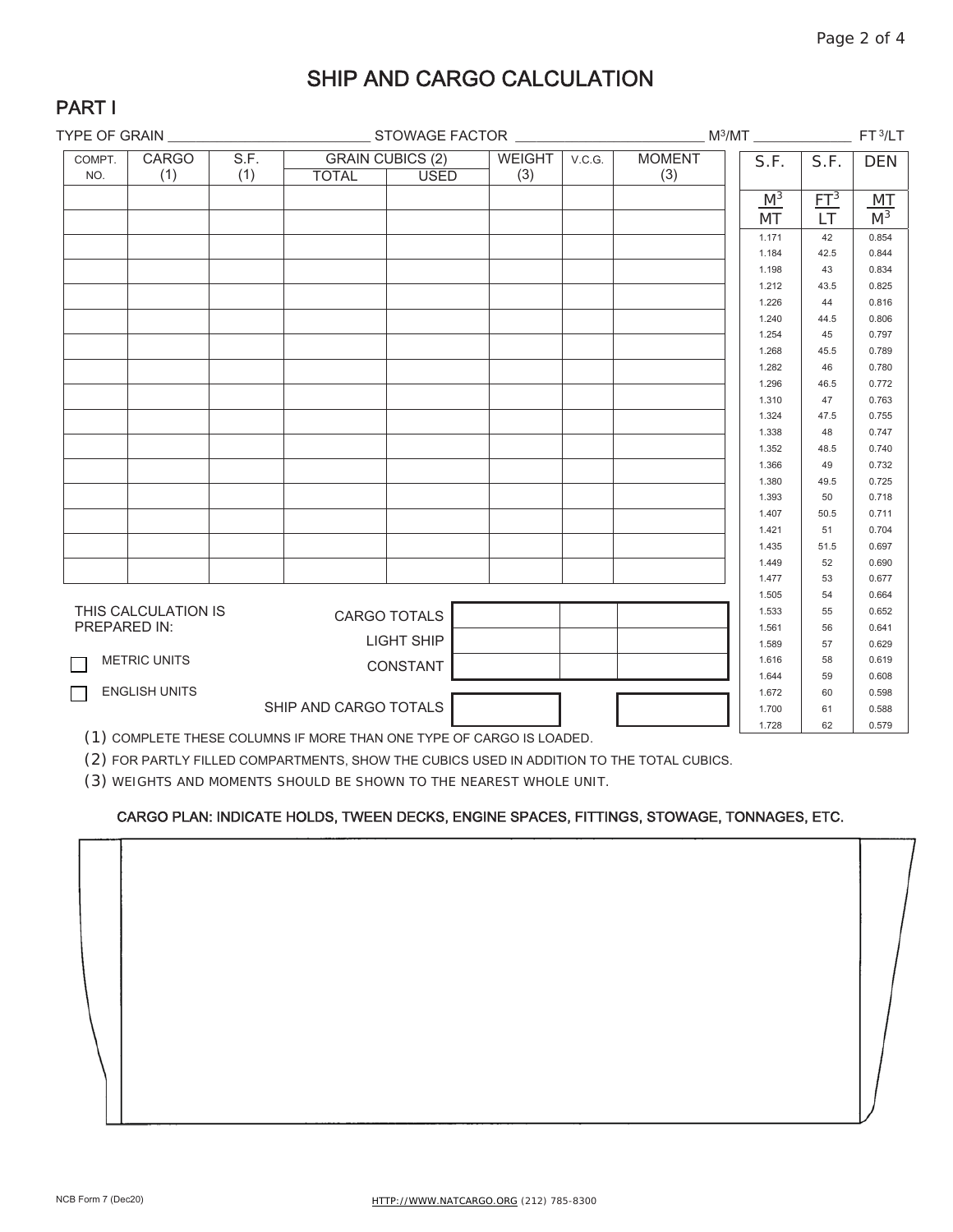### FUEL AND WATER CALCULATION

PART II THE INTERMEDIATE SECTION MUST BE COMPLETED IF THE ARRIVAL SECTION SHOWS BALLAST THAT IS NOT LISTED IN THE DEPARTURE SECTION. THE INTERMEDIATE CONDITION IS IMMEDIATELY BEFORE BALLASTING AND MUST INCLUDE THE EFFECT OF FREE SURFACE, BUT **NOT** THE EFFECT OF ADDED WEIGHT. ADDITIONAL FUEL TAKEN AFTER DEPARTURE MUST BE SHOWN IN THE **INTERMEDIATE** SECTION IN THE SAME MANNER AS BALLAST.

|             |                       | DEPARTURE: |        |               |              | INTERMEDIATE: |          |               | ARRIVAL:     |        |        |               |              |
|-------------|-----------------------|------------|--------|---------------|--------------|---------------|----------|---------------|--------------|--------|--------|---------------|--------------|
| <b>TANK</b> | TYPE<br><b>LIQUID</b> | WEIGHT     | V.C.G. | <b>MOMENT</b> | F.S.<br>MOM. | WEIGHT        | $V.C.G.$ | <b>MOMENT</b> | F.S.<br>MOM. | WEIGHT | V.C.G. | <b>MOMENT</b> | F.S.<br>MOM. |
|             |                       |            |        |               |              |               |          |               |              |        |        |               |              |
|             |                       |            |        |               |              |               |          |               |              |        |        |               |              |
|             |                       |            |        |               |              |               |          |               |              |        |        |               |              |
|             |                       |            |        |               |              |               |          |               |              |        |        |               |              |
|             |                       |            |        |               |              |               |          |               |              |        |        |               |              |
|             |                       |            |        |               |              |               |          |               |              |        |        |               |              |
|             |                       |            |        |               |              |               |          |               |              |        |        |               |              |
|             |                       |            |        |               |              |               |          |               |              |        |        |               |              |
|             |                       |            |        |               |              |               |          |               |              |        |        |               |              |
|             |                       |            |        |               |              |               |          |               |              |        |        |               |              |
|             |                       |            |        |               |              |               |          |               |              |        |        |               |              |
|             |                       |            |        |               |              |               |          |               |              |        |        |               |              |
|             |                       |            |        |               |              |               |          |               |              |        |        |               |              |
|             |                       |            |        |               |              |               |          |               |              |        |        |               |              |
|             |                       |            |        |               |              |               |          |               |              |        |        |               |              |
|             |                       |            |        |               |              |               |          |               |              |        |        |               |              |

#### **TOTALS**

| <b>LIQUIDS</b>                                                                                                                                                                                          |                     |                                    |                                    |                                                                                                                                               |  |  |  |
|---------------------------------------------------------------------------------------------------------------------------------------------------------------------------------------------------------|---------------------|------------------------------------|------------------------------------|-----------------------------------------------------------------------------------------------------------------------------------------------|--|--|--|
| SHIP AND CARGO                                                                                                                                                                                          |                     |                                    |                                    |                                                                                                                                               |  |  |  |
| <b>DISPLACEMENT</b>                                                                                                                                                                                     |                     |                                    |                                    |                                                                                                                                               |  |  |  |
| <b>SAILING DRAFT</b>                                                                                                                                                                                    | AT DENSITY          |                                    |                                    |                                                                                                                                               |  |  |  |
| <b>DEPARTURE KG</b>                                                                                                                                                                                     |                     | <b>INTERMEDIATE KG</b>             |                                    | <b>ARRIVAL KG</b>                                                                                                                             |  |  |  |
| $(1)$ FREE SURFACE CORR. $(+)$                                                                                                                                                                          |                     | $(1)$ FREE SURFACE CORR. $(+)$     |                                    | $(1)$ FREE SURFACE CORR. $(+)$                                                                                                                |  |  |  |
| $(2)$ VERT. S.M. CORR. $(+)$                                                                                                                                                                            |                     | $(2)$ VERT. S.M. CORR. $(+)$       |                                    | $(2)$ VERT. S.M. CORR. $(+)$                                                                                                                  |  |  |  |
| <b>DEPARTURE KG<sub>V</sub></b>                                                                                                                                                                         |                     | <b>INTERMEDIATE KG<sub>V</sub></b> |                                    | <b>ARRIVAL KG<sub>V</sub></b>                                                                                                                 |  |  |  |
| <b>DEPARTURE KM</b>                                                                                                                                                                                     |                     | <b>INTERMEDIATE KM</b>             |                                    | <b>ARRIVAL KM</b>                                                                                                                             |  |  |  |
| <b>DEPARTURE KG<sub>V</sub></b>                                                                                                                                                                         |                     | <b>INTERMEDIATE KG<sub>V</sub></b> |                                    | <b>ARRIVAL KG<sub>V</sub></b>                                                                                                                 |  |  |  |
| <b>DEPARTURE GM</b>                                                                                                                                                                                     |                     | <b>INTERMEDIATE GM</b>             |                                    | <b>ARRIVAL GM</b>                                                                                                                             |  |  |  |
| (3) REQUIRED MINIMUM GM                                                                                                                                                                                 |                     | (3) REQUIRED MINIMUM GM            |                                    | (3) REQUIRED MINIMUM GM                                                                                                                       |  |  |  |
| (1) FREE SURFACE CORR. = SUM OF FREE SURFACE MOMENTS<br>(THIS CORRECTION MUST BE APPLIED TO ALL SHIPS).<br><b>DISPLACEMENT</b><br>(THIS CORRECTION APPLIES WHEN THE VOLUMETRIC HEELING MOMENT CURVES OR |                     |                                    |                                    |                                                                                                                                               |  |  |  |
| (2) VERT. S.M. CORR. = SUM OF VERTICAL SHIFTING MOMENTS                                                                                                                                                 | <b>DISPLACEMENT</b> |                                    | <b>VERTICAL SHIFTING MOMENTS).</b> | TABLES DO NOT SPECIFICALLY STATE THAT THE CORRECTION FOR THE RISE IN<br>VERTICAL CENTER OF GRAVITY HAS BEEN INCLUDED, AND THE MANUAL PROVIDES |  |  |  |
| (3) REQUIRED MINIMUM GM = THE <b>GREATER</b> OF 0.30 M, THE REQUIRED MINIMUM FOR INTACT STABILITY PURPOSES AND THE REQUIRED<br>MINIMUM FOR DAMAGE STABILITY PURPOSES                                    |                     |                                    |                                    |                                                                                                                                               |  |  |  |